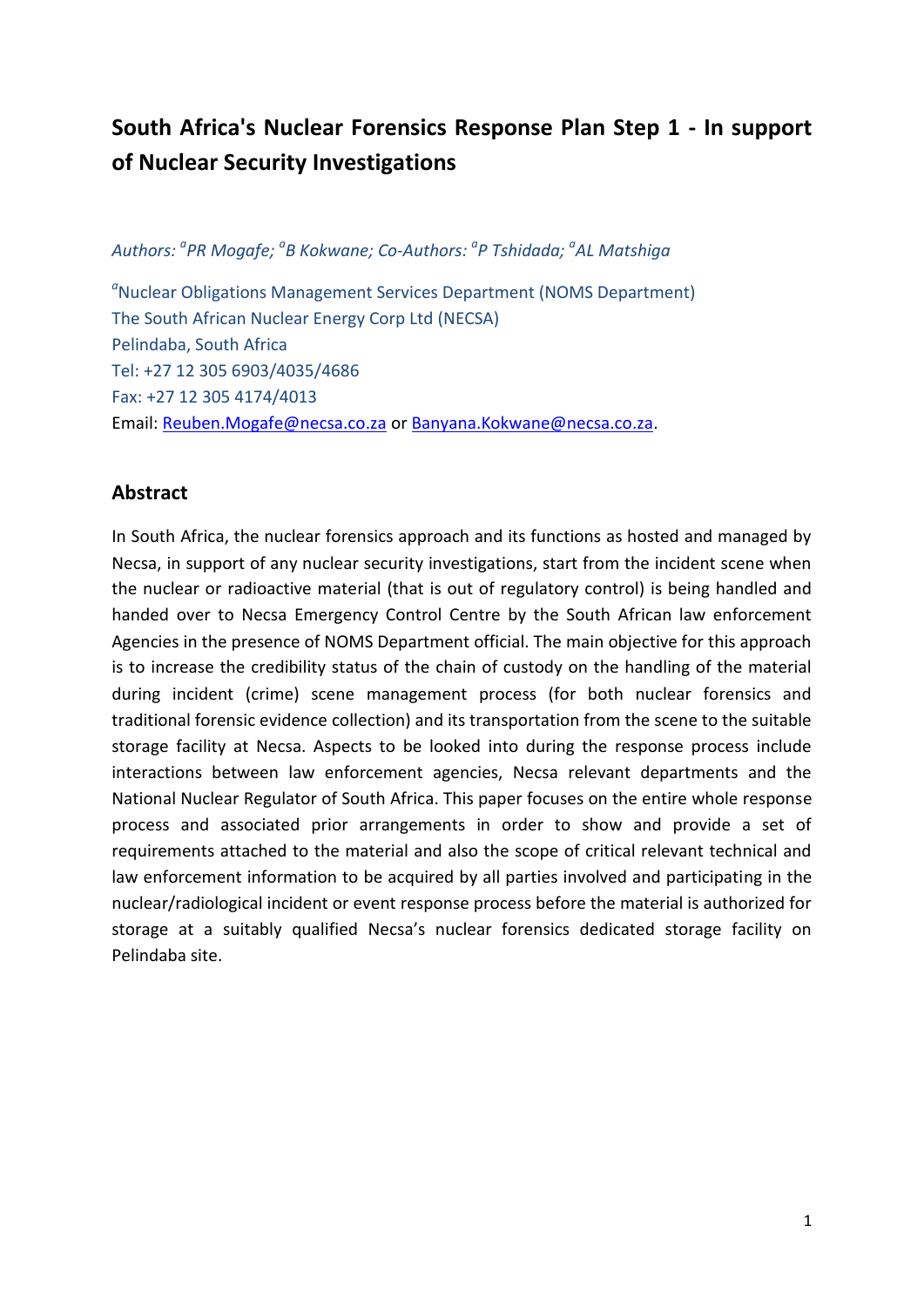# **Contents**

| Handling of evidence contaminated with radioactive material on Necsa site 9 |  |
|-----------------------------------------------------------------------------|--|
|                                                                             |  |
| EXPERIENCE ON ILLICIT TRAFFICKING OF NUCLEAR AND OR RADIOACTIVE MATERIAL 11 |  |
|                                                                             |  |
|                                                                             |  |
|                                                                             |  |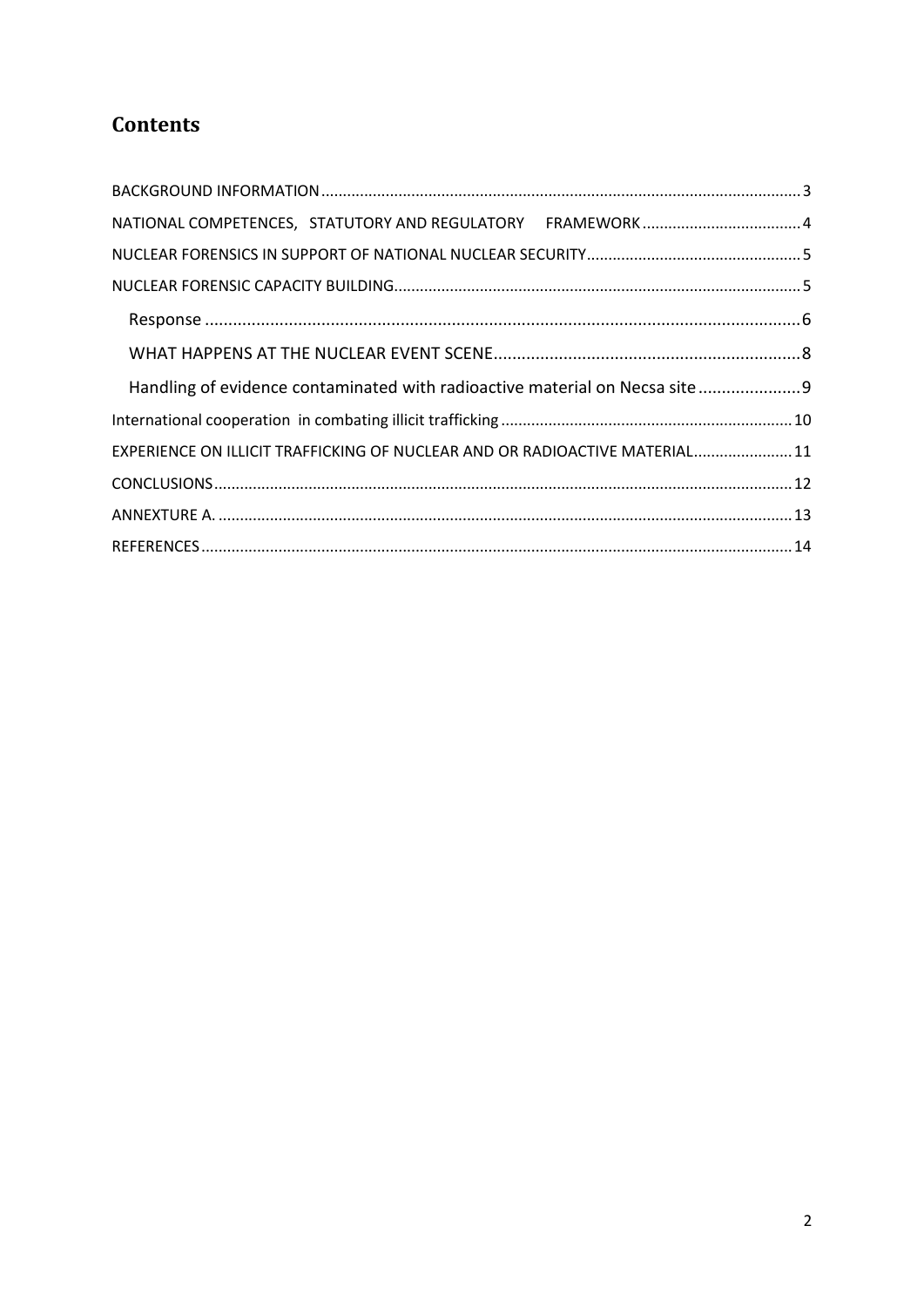#### <span id="page-2-0"></span>**1. BACKGROUND INFORMATION**

South Africa abandoned its nuclear weapons program, joined the [Treaty on the Non-](http://www.nti.org/glossary/treaty-non-proliferation-nuclear-weapons/)[Proliferation of Nuclear Weapons \(NPT\)](http://www.nti.org/glossary/treaty-non-proliferation-nuclear-weapons/) as a non-nuclear weapon state in 1991 **[4],** and allowed international inspections of its former nuclear weapons program. Since abandoning its nuclear weapons program, South Africa has emerged as a champion of both global nuclear non-proliferation and equal access to peaceful nuclear energy. However, South Africa's remaining dual-use nuclear capabilities have made it both a possible exporter of nuclear technology and know-how, and a target for state and non-state actors seeking assistance for nuclear materials handling, protection and storage facilities.

South Africa is a producer, possessor, and exporter of nuclear materials and technologies for peaceful purposes. Radioactive/nuclear materials find uses in various sectors of this country's economy and these include the mining industry, health sector, research and development and energy sector. Necsa operates the 20 MWt Safari-1 reactors at its Pelindaba nuclear research centre. Safari-1 is the main supplier of medical radioisotopes in Africa and can supply up to 25% of the world's molybdenum-99 needs. By 2009 the reactor was converted from using HEU to low enriched uranium (LEU) fuel **[1],** and conversion of the targets used for radioisotope production from HEU to LEU was achieved in 2010.

Uranium production in South Africa has generally been a by-product of gold or copper mining. In 1951, a company was formed to exploit the uranium-rich slurries from gold mining and in 1967 this function was taken over by Nuclear Fuels Corporation of South Africa (Nufcor), which in 1998 became a subsidiary of AngloGold Ltd. It produces over 600 tonnes of  $U_3O_8$  per year from uranium slurries trucked in from various gold mines and Palaborwa copper mine. Eskom, the South African electricity utility, operates two [nuclear](http://www.nti.org/glossary/nuclear-power-plant/)  [power reactor](http://www.nti.org/glossary/nuclear-power-plant/) units, that is Koeberg 1 and 2 respectively, which together produce 1,800 MWe.

Major security concerns for radioactive materials usage include theft of radioactive sources, illicit trafficking in nuclear and radioactive material, etc. It should be noted that the safety and security of these materials is guaranteed through an effective national regulatory control infrastructure. However, nuclear or radioactive materials that is out of regulatory control form the integral part of the nuclear terrorism or crime threat across the country and also in other parts of the Southern African region.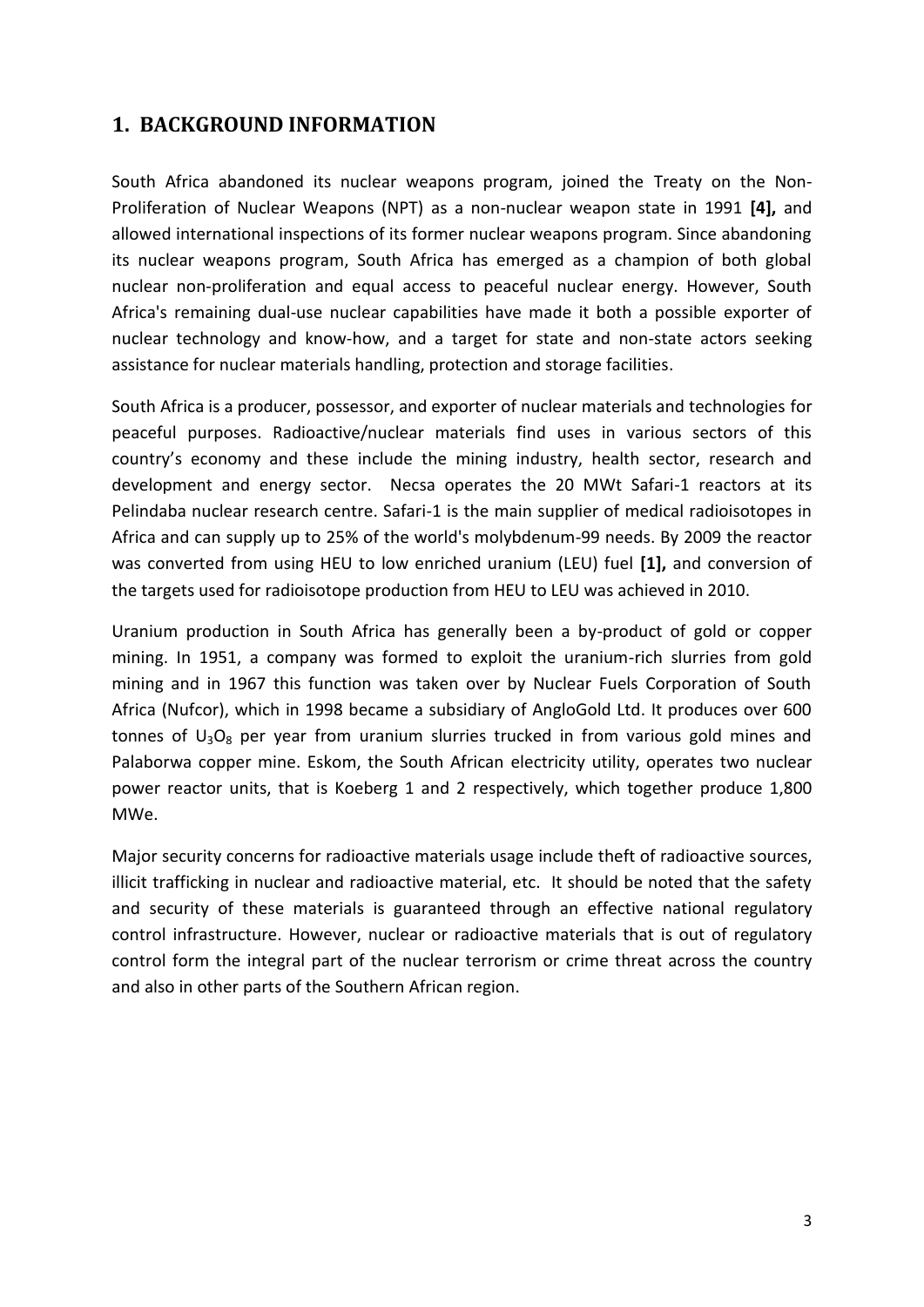# <span id="page-3-0"></span>**2. NATIONAL COMPETENCES, STATUTORY AND REGULATORY FRAMEWORK**

Although the prevention of nuclear and radiological terrorism is a global issue or initiative, the establishment of an efficient and well defined system for combating illicit nuclear material is understood to be a national responsibility. In this regard, the Republic of South Africa has an effective nuclear regulatory framework which is derived from a set of well detailed comprehensive legislation which include Nuclear Energy Policy of 2008, Nuclear Energy Act, 1999 (Act 46 of 1999) and the National Nuclear Regulatory Act, 1999 (Act 47 of 1999). Other related legislation includes Non-Proliferation of Weapons of Mass Destruction Act, 1993 (Act 87 of 1993); National Radioactive Waste Disposal Institute Act, 2008 ( Act 53 of 2008); the Hazardous Substances Act, 1973 (Act 15 of 1973); National Strategic Intelligence Act, 1994 (Act 39 of 1994); National Key Points Act, 1980 (Act 102 of 1980); Disaster Management Act, 2002, (Act 57 of 2002); and the Protection of Constitutional Democracy Against Terrorist and Related Activities Act, 2004 (Act No. 33 of 2004).

#### **RSA Regulatory Framework**

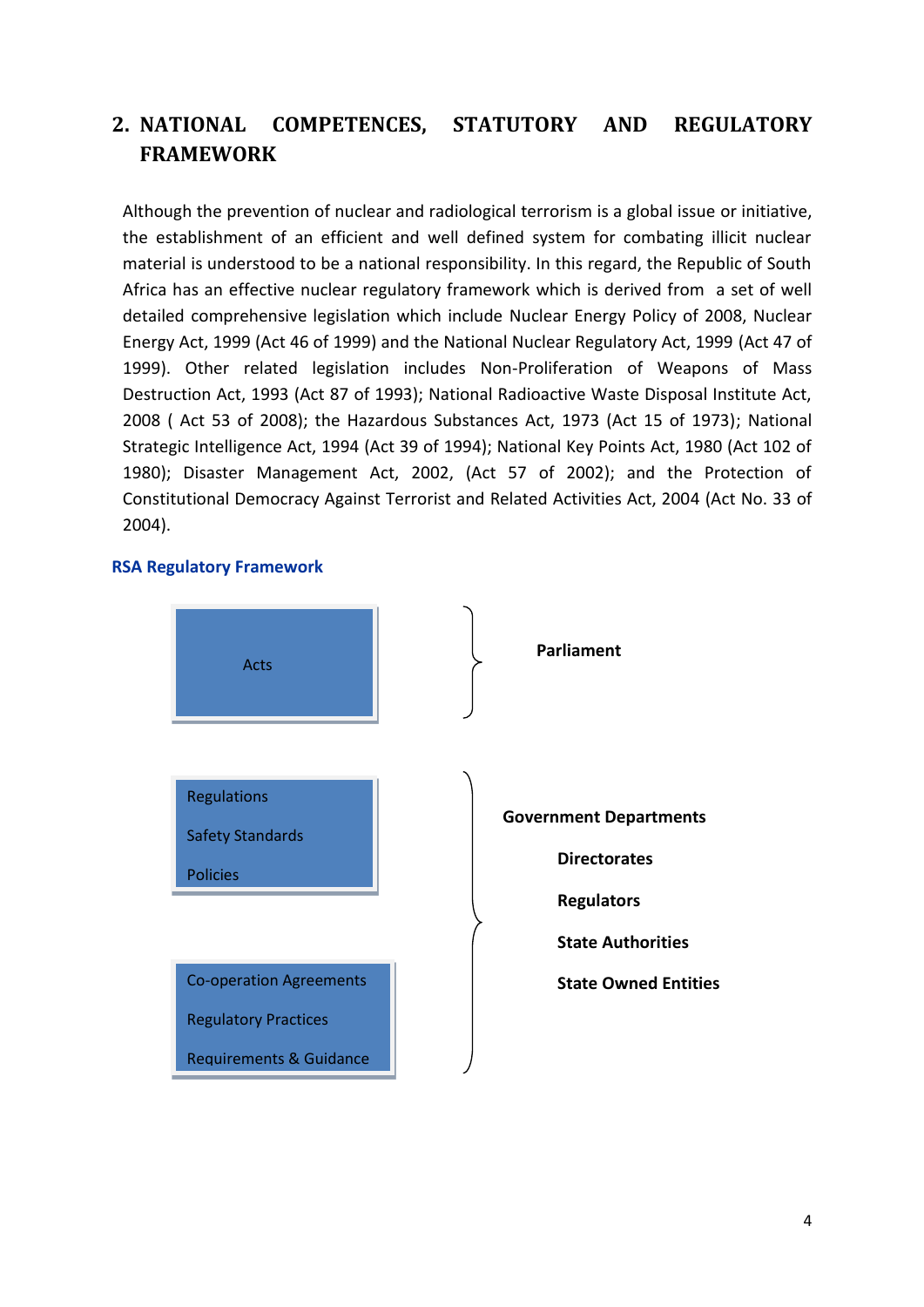## <span id="page-4-0"></span>**3. NUCLEAR FORENSICS IN SUPPORT OF NATIONAL NUCLEAR SECURITY**

Ministerial roles and responsibilities are integrated into a national nuclear security response plan, for prevention and detection of and response to theft, sabotage, unauthorized access, illegal transfer or other malicious acts involving nuclear material, other radioactive substances or their associated facilities. Role players include Department of energy as custodian of the deployed Nuclear Security plan, National Nuclear regulator, Department of Health, State Security Agency, South African Police service and Justice, Defence, IAEA guidelines, etc. In addition, nuclear forensics is now one component in a support of on-going national nuclear security investigations. Nuclear forensic science (used in this paper as Nuclear Forensics) aims at providing clues on nuclear or other radioactive material which are out of regulatory controls or involved in illicit trafficking incidents. Credible nuclear forensics can only be achieved if all evidence and case history are preserved and made available for data interpretation and source attribution. Hence, in the context of the South African nuclear security events or incidents investigations, nuclear forensics investigations have to start at the 'crime scene'. As a consequence, a comprehensive response plan is required, clearly describing the responsibilities of the authorities involved and the roles of the individual actors in the event(s).

#### <span id="page-4-1"></span>**4. NUCLEAR FORENSIC CAPACITY BUILDING**

Since nuclear forensics approach and its functions have become increasingly important tools in the fight against the illicit trafficking in nuclear and radiological materials, The South African government has committed itself to develop the country's nuclear forensics capability in order to support the prevention, investigations and response to nuclear security events. Nuclear forensics is established to be a key technical capability of the national response plan to address nuclear and radioactive material out of regulatory control. To achieve this, South Africa is in a process of finalising the establishment of national nuclear forensics capabilities which include national nuclear forensics laboratory to analyse the evidence contaminated with radioactive material and establishing the procedures to respond to nuclear security events including those for the collection and transportation of evidence linked to nuclear or radioactive material. The South African Nuclear Energy Corporation Limited (Necsa) is authorized to fulfil the commitments of nuclear forensics since it acts as the National Authority (National Key Point in nuclear) and contact point for the following IAEA conventions:

- Convention on early notification of a nuclear accident
- Convention on assistance in the case of a nuclear accident or radiological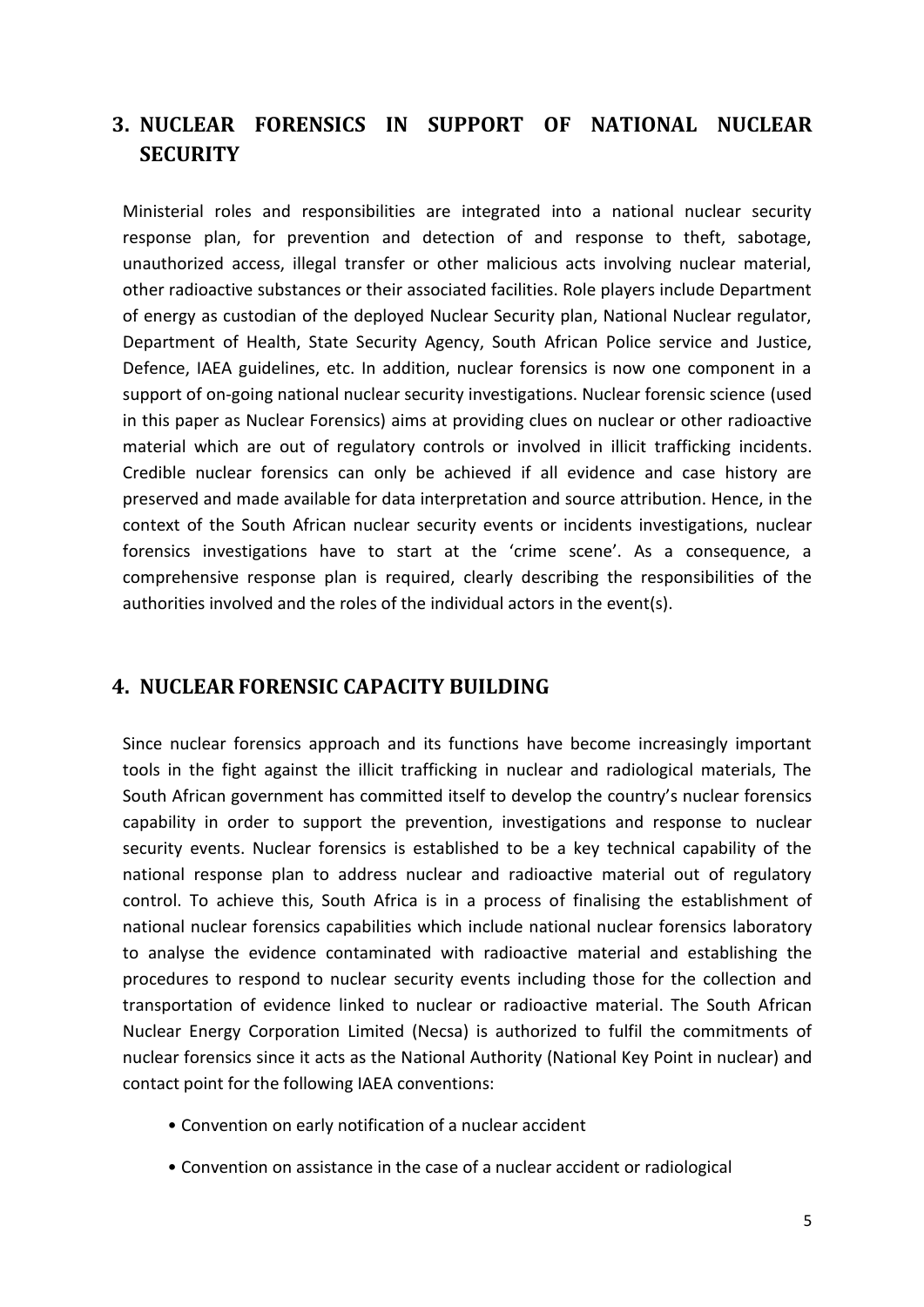#### Emergency

Responding plan to these incidents involves many organizations, (of highly specialized lawenforcement and technical expertise) which may include agencies such as police (criminal investigations), intelligence unit, prosecuting authorities, national nuclear forensics laboratories, nuclear regulatory authorities, etc. Hence the plan should be able to describe the roles and responsibilities of the relevant national agencies and authorities involved in response situation to these incidents. Therefore in order to be effective, the response plan to a call must be well coordinated to preserve the evidence from contamination [2] which should also provide guidance for responding to this kind of incidents when nuclear forensics investigations are required.

Nuclear incidents (nuclear related illicit trafficking) have been defined as incidents which involve unauthorized acquisition, provision, possession, use, transfer or disposal of nuclear materials with or without crossing international borders including thwarted and unsuccessful events [3]. This paper focuses on the entire response process and associated prior arrangements in order to show and provide a set of requirements attached to the material. The scope of critical and law enforcement information to be acquired by all parties involved and participating in the nuclear/radiological incident or event should be clear to all parties to avoid confusion or conflicting ideas as these may also pose a contributing factor and some implication on the credibility of overall chain of custody pertaining to the event itself.

#### <span id="page-5-0"></span>**4.1 Response**

The response team is led by any law enforcement agency, (Fig. 1.). In case of a suspected nuclear /radiological incident, or there is an object found or seized which is assumed to be radioactive/nuclear material or has been contaminated by such materials the police or any law enforcement involved, after conducting initial assessment whose results will determine whether a nuclear event has occurred or not, must prevent individuals from accessing the area or object (crime scene). The police should be informed in parallel as they have the detective administrative action powers against crimes concerning nuclear and radioactive materials that are out of regulatory control.

The notified crime investigating unit (in this case being the SAPS Bomb Disposal Explosive Section) will report the incident to the Necsa ECC, which is in principle the first contact point on all incidents involving illicit radioactive and nuclear materials brought into Necsa site. Necsa ECC representatives are on a call 24 hours per day and are well trained and dedicated to technically assess the incident using dedicated tools to detect radiation levels, quantitative measures to a certain extent.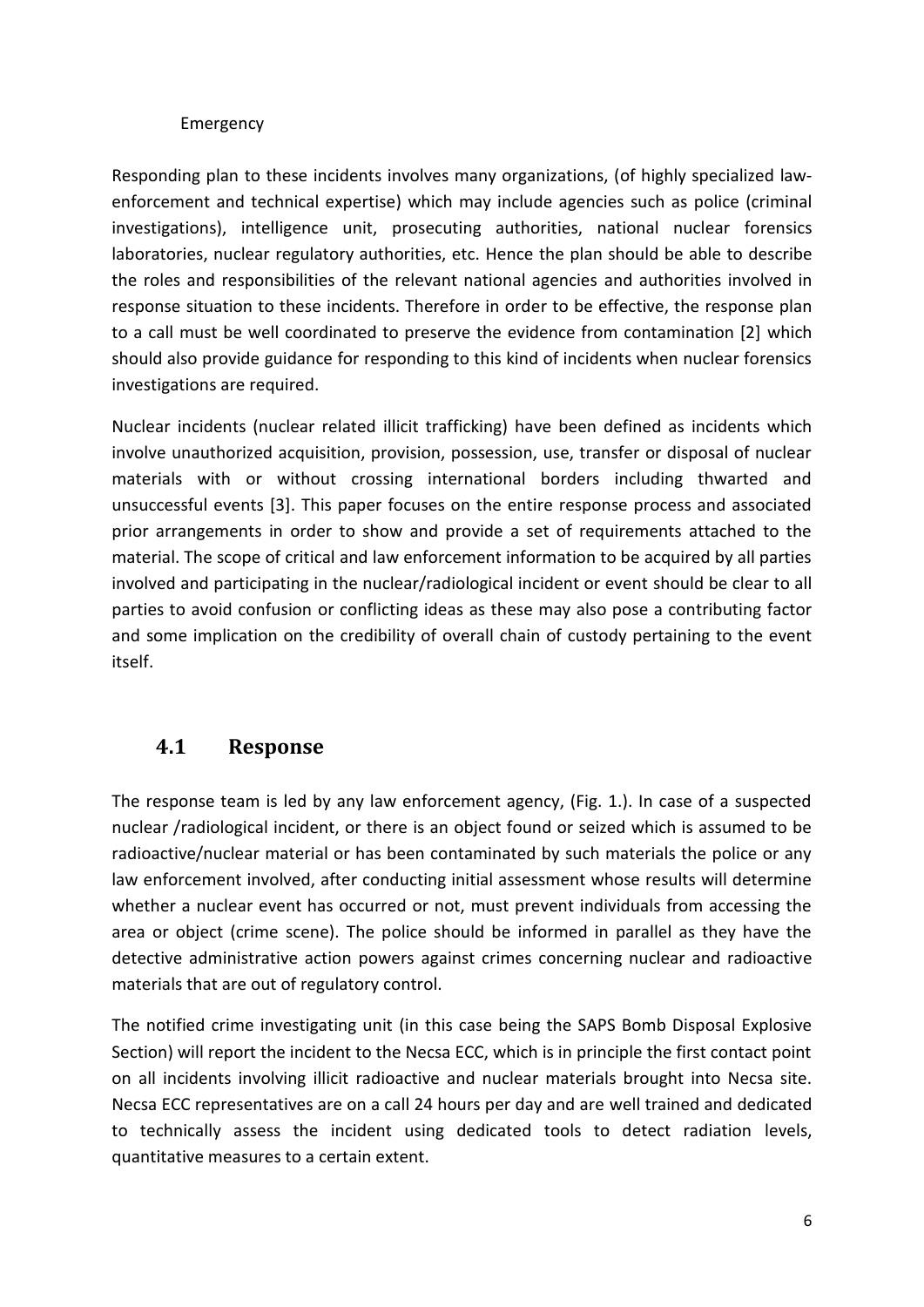If the incident is confirmed to be a nuclear event ECC assumes the responsibility of attending/responding to the incident to ensure that any radiation protection measures are in place to control and protect the public and the response teams. They will also initiate the process of sending relevant experts to the scene for operations and collection of the material. In addition to notifying its own responsible units, ECC will notify Nuclear Obligations Management Services (NOMS) department (In the event that the material is serving as criminal evidence) before initiating the process of sending relevant RPO/RPS to the scene for operations and collections. Following this notification NOMS then informs the following departments:

- $\triangleright$  Security Services Department of Necsa (in the case in which the material is brought into Necsa site)
- $\triangleright$  The National Nuclear Regulator (NNR) through Safety & Licensing Department of Necsa
- $\triangleright$  The South African Nuclear Safeguards
- $\triangleright$  Nuclear liabilities management Department of Necsa
- $\triangleright$  National intelligence agency through Necsa Security Services Department (Threat assessment )



Figure 1. The NOMS response hierarchical communication model structure to a nuclear or radioactive event in South Africa.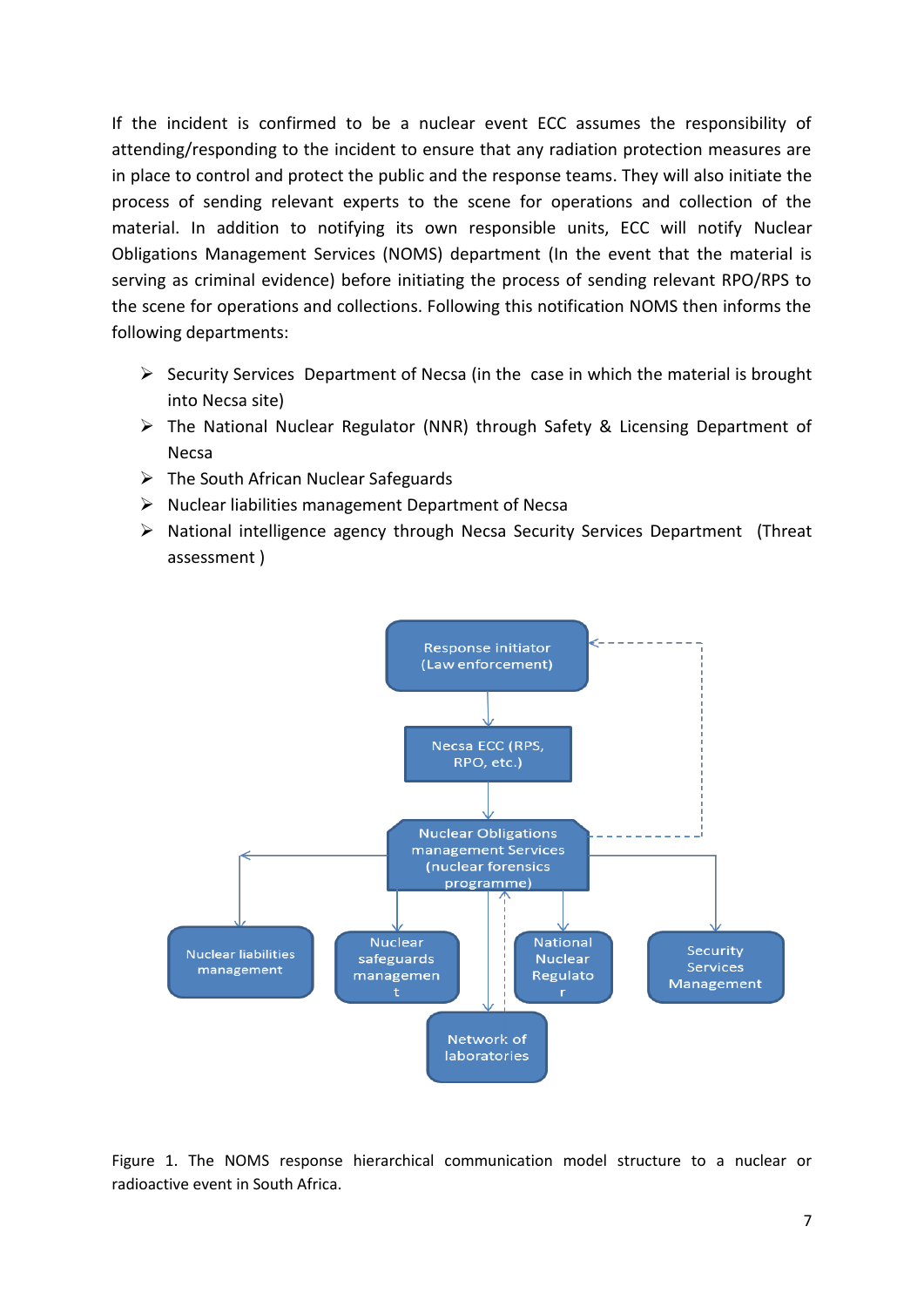#### **Legend**

: Event call & communication line. : Dotted line: Official Results & Reports communication line.

The NOMS Department of Necsa is responsible for, amongst other nuclear forensics roles, the evidence collection and management, chain of custody management, nuclear material sampling, required analyses, results interpretation, full report preparation and submit reports to the South African Police Services (SAPS), building the National Nuclear Forensics database (library), submit information to Nuclear Safeguards Department for reporting to the IAEA (on the IAEA's ITDB).

For consistent and credible chain of custody information on the evidence of the event, the Necsa ECC and NOMS Department representatives are required to attend or react to a police response call out to ensure the proper handling and collection of the sample/material from the environment to the radiological controlled areas (facilities) at Necsa.

### <span id="page-7-0"></span>**4.2 What happens at the nuclear event scene**

At the scene, all conventional safety measures, radiological protection measures and proper handling of the materials to preserve evidence credibility for both nuclear forensics and traditional forensic investigations are critical steps to overrun the event scene management. As a result the following steps will be followed to ensure that compliance to the above critical steps is met:

Collection of traditional forensic evidence and evidence contaminated with radioactive material will be performed in a manner consistent with radiological safety practices.

If the experts (RPO and RPS) determine that it is probable that the found or seized material is radioactive, then a preliminary inventory will be taken. A Pro-forma form (Annexure A) will be issued to all officials who will be attending to the response call-out and collect the material, determining the quantity of the material, and an inspection made of the packaging, and the materials collected. Officials who will attend to the scene from Necsa include ECC (RPO/RPS), NOMSD, NLM. They will fill in the form and sign it for handing the material from the law enforcement agencies to Necsa. Pro-forma form (Annexure A) will record material information such as the type of material and its dose rates, visual inspection information (package type, contents colour, material form (powder, liquid, solid etc.).

In the event that the material is serving as criminal evidence, the regulations governing the handling and recording of objects seized in criminal proceedings will be observed when taking samples of the material, as well as during the testing and storing of such.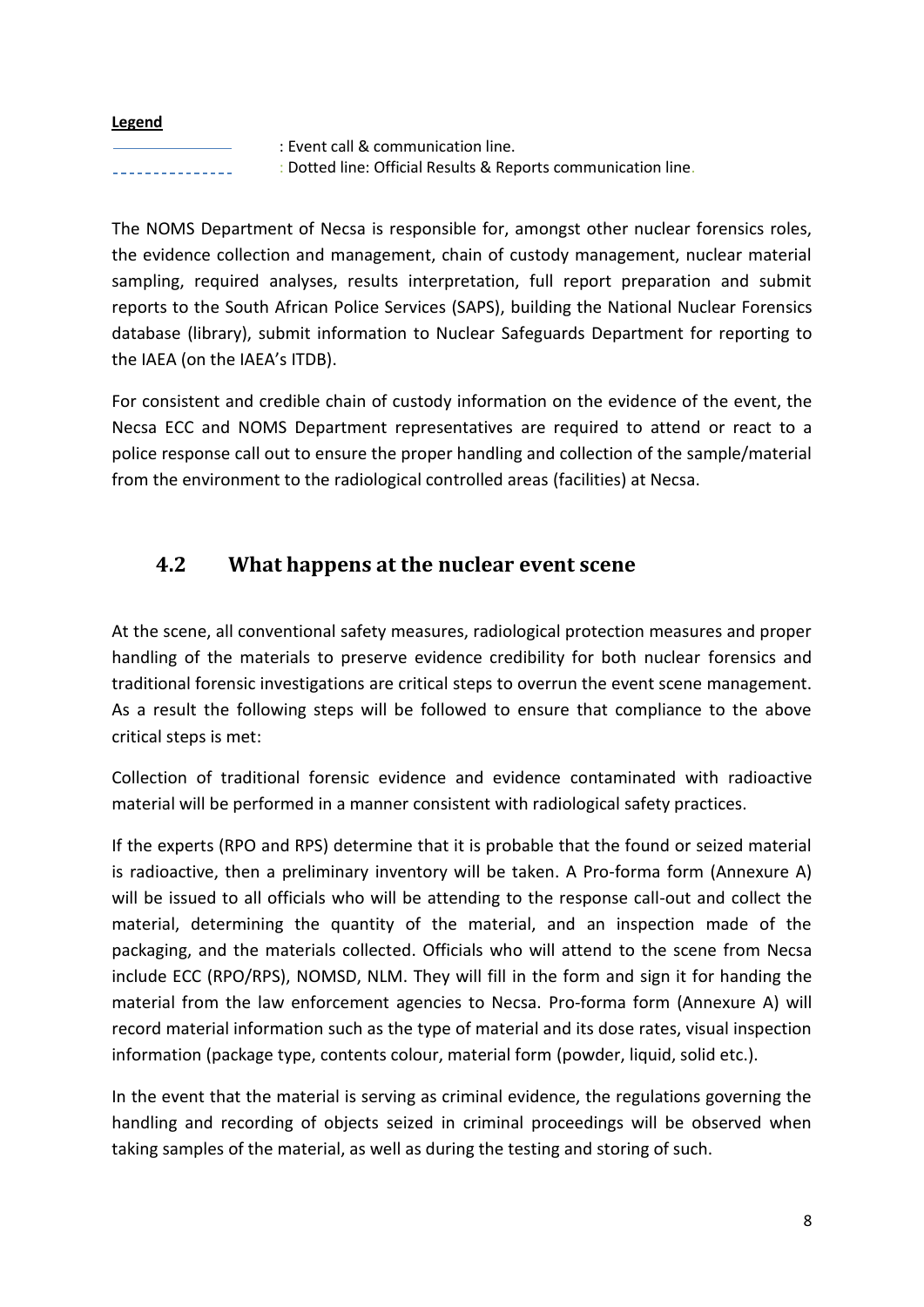The material will then be transported in a specialized transport to Necsa storage facility (currently temporary storage facility of NLM Department or any other suitable facility within Necsa) designated for this purpose by Necsa ECC, NOMS Department in consultation with NLM Department or any other responsible Department as the facility owner.

# <span id="page-8-0"></span>**4.3 Handling of evidence contaminated with radioactive ` material on Necsa site**

Upon receiving the illicit nuclear or radioactive material on Necsa site, NOMS assumes interim ownership and control over the material for the sake of internal Necsa chain of custody credibility and also coordinates the process of attaining all the necessary and relevant information about the material. It is the responsibility of NOMS department to make the relavant departments aware that the material is on site and subsequently provides a brief description of the activities to be performed by each department. The NOMS performs or does screening measurements (Non-Destructive Analysis or Assay - NDA) on every material in question before submitting samples for the destructive analysis (DA) in the laboratory. The report, based on the NDA (screening) results with a short description on the intepretation of the results, is then sent over to relevant Law Enforcement Agencies, National Nuclear Regulator, Nuclear Safeguards and lastly most importantly populate our national Nuclear forensics database with the data/information.

# **4.4 Security Services**

The working principle for the nuclear security event material transported to Necsa for storage and nuclear forensic analysis is that, at the Necsa site entry point (gate) , the security services department official shall aknowledge by signing the pro-forma form that the material has been taken into Necsa. And also if required, assist with the escort services in cases where SAPS officilas are transporting the material on site. Following all relevant officials signatures, NOMS official will accept the material together with Pro-forma to the storage facility and sign for the interim ownership and control of the material.

#### **4.5 Nuclear Safeguards Management department**

The Nuclear Safeguards Department will be informed of the material as usual and Safeguards Officials will perform the following activities for their records:

- $\triangleright$  Preliminary NDA measurements in order to characterize the material
- $\triangleright$  Record the material information its system for control and reporting to IAEA. Although Safeguards Department is primarily not resposnible and directly involved in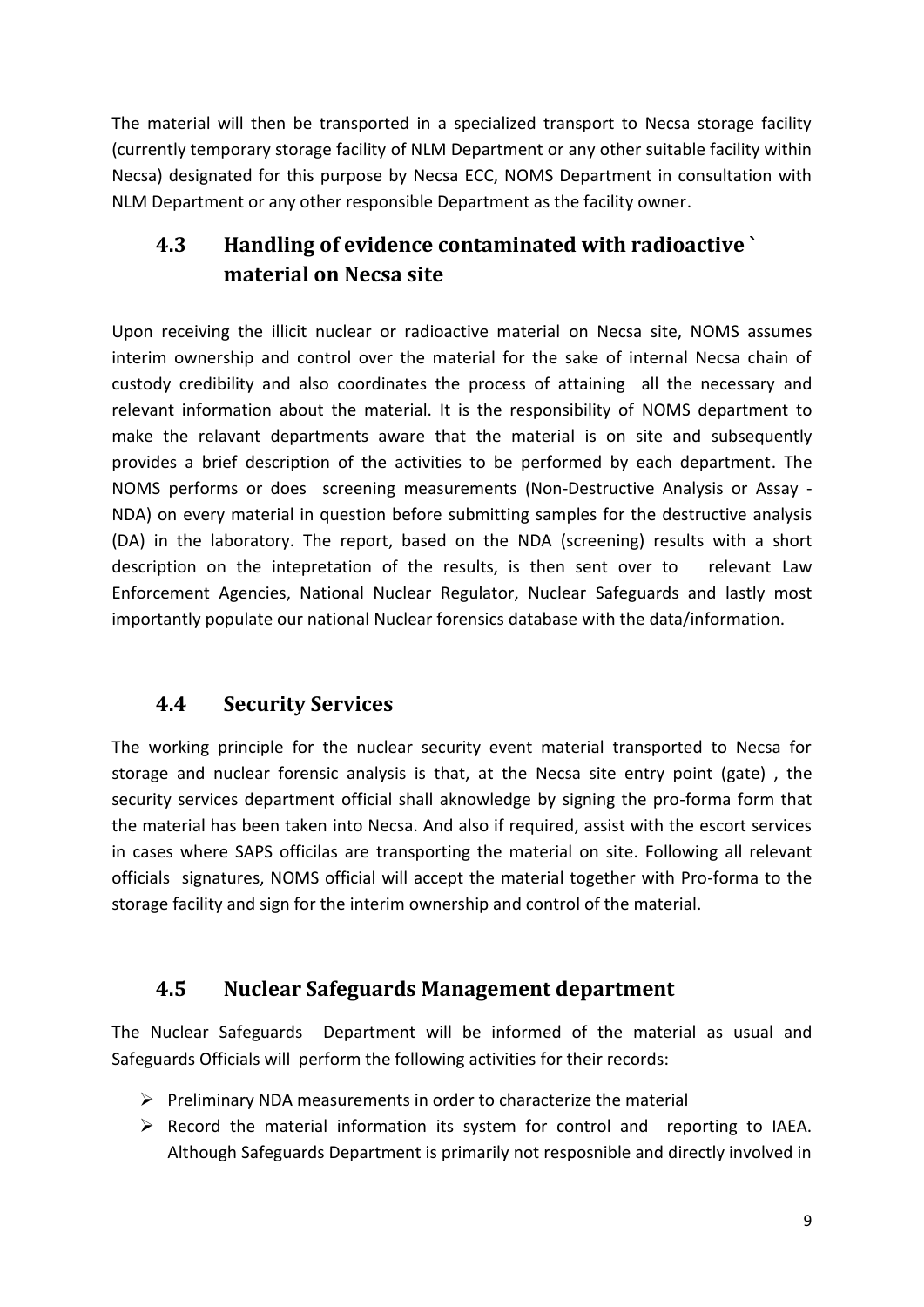the investigaations of the nuclear security events, all findings related to the events are ussually submitted to them for updating the IAEA.

### **4.6 Nuclear Liabilities Management (NLM)**

This is the main Necsa' Storage facilities Department. Due to Necsa not having a special storage facility specifically for the nuclear forensics material or samples, the NLM Department licensed storage facilities are used temporarly as interim storage facilities to keep some nuclear security events material. Therefore since the storage facility is falling under Necsa's NLM Department then the facility manager or any assignee shall sign the Pro-Forma form indicating that the materail has been stored in that facillity under the name of MOMS department.

# <span id="page-9-0"></span>**5. INTERNATIONAL COOPERATION IN COMBATING ILLICIT TRAFFICKING**

For South Africa to be able to develop credible and advance capabilities in nuclear forensics there should be co-operation and collaboration initiatives. As a key nuclear R&D organization in South Africa, Necsa and the USA national laboratories (Lawrence Livermore National Laboratory and Los Alamos National Laboratory (LLNL & LANL) have entered into and signed a Memorandum of Understanding (MOU) in 2011 for collaboration (work together) in the field of nuclear forensics. The collaboration aims mainly for the establishment of nuclear forensics capabilities in South Africa which include the development of a national nuclear forensics laboratory and the national nuclear forensics database (library).

In this regard, a national nuclear forensics laboratory (Pic. a), which will include a nuclear security response training component, is at a final stage of construction and thereby entering the commissioning stage. The laboratory and the nuclear forensics associated training achievements are the result of the existing collaboration between Necsa (The South Africa's Nuclear Energy Corporation) and the LLNL-LANL of the US DOE. Several training phases have already been undertaken, such as nuclear forensics analysis training course in the US at LLNL in 2012.

South African representatives participated in numerous training courses, workshops, meetings and conferences that were funded and organized by US government and the IAEA.

South Africa is a Participating State in the IAEA's Incident and Illicit Trafficking Database (ITDB).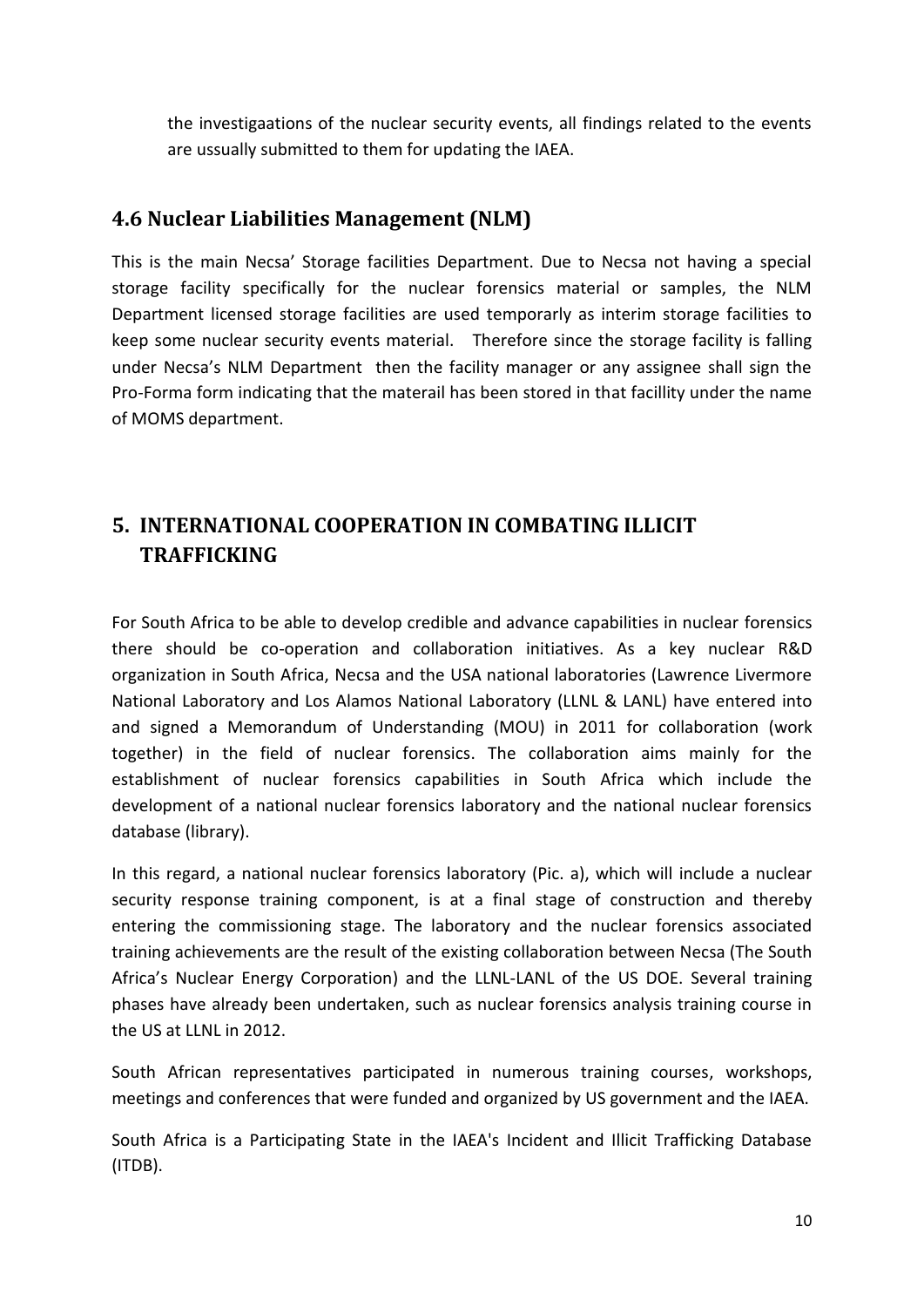As a reflection of good international relations and co-operation South Africa has, the IAEA and the US Department of Energy donated the nuclear security equipment's (Figure. b) that were utilized during Major public events from 2010 – 2013 on the effort of strengthening the nuclear security system in the country.



Picture a: Part of Necsa's new nuclear forensics laboratory under construction.



Picture b: Some of the equipment donated by IAEA & US DOE to South Africa in 2010.

# <span id="page-10-0"></span>**6. EXPERIENCE ON ILLICIT TRAFFICKING OF NUCLEAR AND OR RADIOACTIVE MATERIAL**

Very few illicit trafficking incidents reported in South Africa were associated with criminal cases under SAPS custody. The following are incidents handled by NOMS-NFP for nuclear forensic analysis.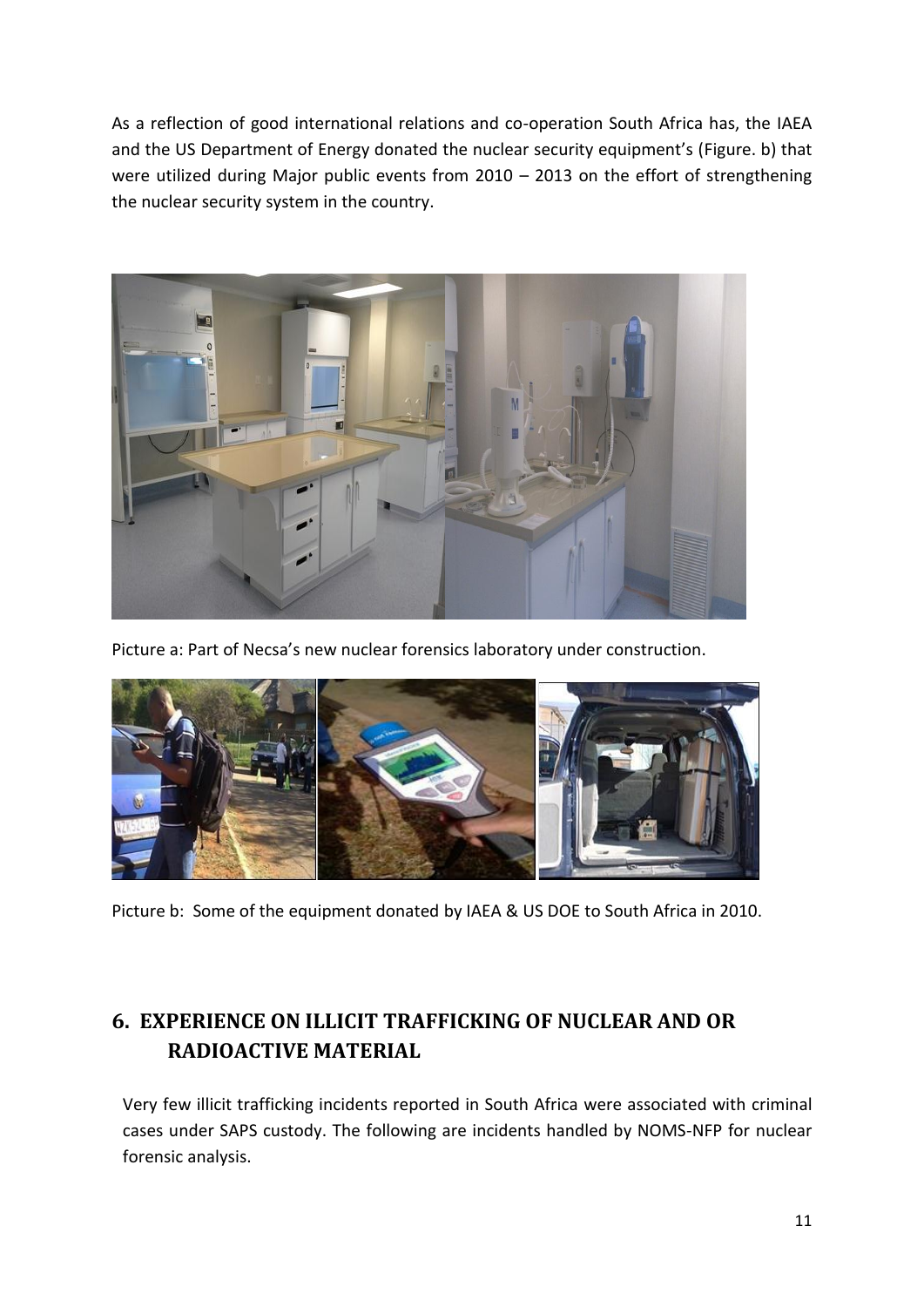- On the  $14<sup>th</sup>$  October 2011 the material was brought to the Necsa site by the police official. This was a 5L bottle that contained yellow sediment and a clear supernatant liquid. The bottle was labelled as uranium trioxide. Analysis confirmed it to be uranium material with 11.52 g U-235.
- On Tuesday 10 Jan 2012 two containers containing uranium were confiscated in Sandton area. These weighed about 1.2kg and 0.5kg respectively. On Friday 13 Jan 2012 one container containing uranium was confiscated again in Sandton area and delivered to Necsa for NFP, this weighed about 0.8 kg.
- On 14 November 2013 South African Police Services arrested two men on a suspicion of possessing uranium and some tablets which were stored (packaged) in a plastic bag. The package was sent to Necsa for analysis. On receiving the material, Non Destructive Analysis (NDA) screening has indicated that the material consisted of depleted uranium with the radiation dose of approximately 0.58µSv.

### <span id="page-11-0"></span>**7. CONCLUSIONS**

South Africa continues to enhance measures for strengthening the national and regional nuclear security regimes in the country and nearby countries respectively by developing and executing the national nuclear forensics capabilities. All these capabilities are grouped together under a National Nuclear Forensics Programme within the NOMS Department of Necsa (NOMS-NFP). The Nuclear Forensics Laboratory and the National Nuclear Forensics Library (Database) are the first two technical capabilities to be developed through our cooperation and collaboration with the IAEA and the US DOE National Nuclear Security Agency (NNSA) which includes LLNL and LANL. The IAEA together with the US Department of State and the US DOE's NNSA (LLNL and LANL) have been and are still playing a very critical role in supporting our efforts towards establishing the national nuclear forensics capabilities and the associated international participation in nuclear forensics training, workshops, meetings and conferences which form a significant part of international co-operation in general.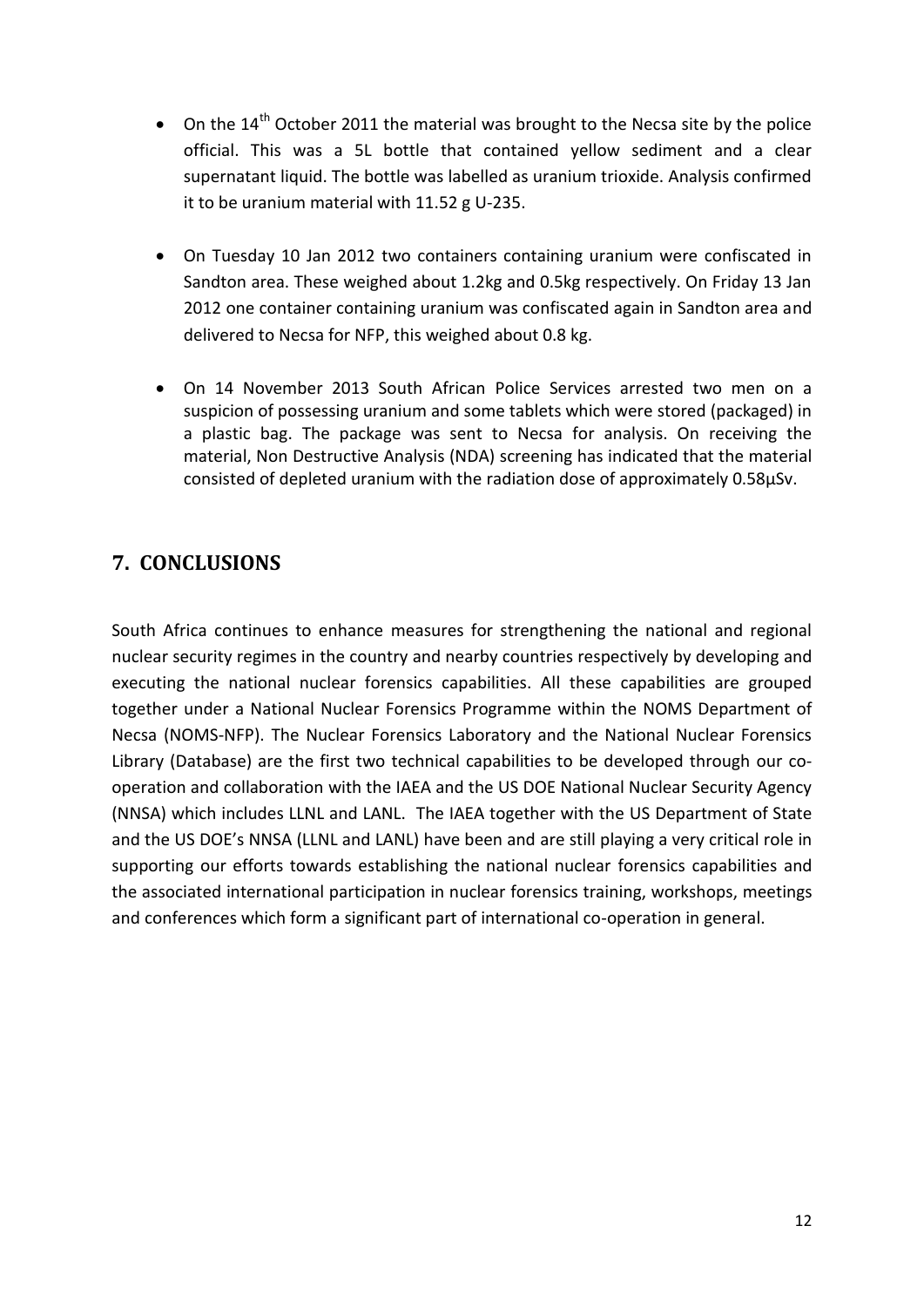# <span id="page-12-0"></span>**8. ANNEXTURE A.**

| A. Safety & Licensing Department (Necsa ECC) |                                                                                                                                                       |                                                                                                                      |            |  |  |
|----------------------------------------------|-------------------------------------------------------------------------------------------------------------------------------------------------------|----------------------------------------------------------------------------------------------------------------------|------------|--|--|
| 1.                                           | Purpose of a Call-Out                                                                                                                                 |                                                                                                                      | Remarks    |  |  |
|                                              |                                                                                                                                                       |                                                                                                                      |            |  |  |
| 2.                                           | To: Name of Necsa's S&LD (ECC) Official receiving a Call-Out:                                                                                         |                                                                                                                      | Signature: |  |  |
| 3.                                           | From: Name of a Caller/origin (eg, Mr. Yes Goodman of SAPS):                                                                                          |                                                                                                                      |            |  |  |
| 4.                                           | Call-Out Date & Time:                                                                                                                                 |                                                                                                                      |            |  |  |
| 5.                                           | Date for informing Necsa NOMS Official about Incident:                                                                                                |                                                                                                                      |            |  |  |
| 6.                                           | Necsa RPS/RPO Names sent to the Incident/Event                                                                                                        |                                                                                                                      |            |  |  |
|                                              | В.                                                                                                                                                    | <b>Necsa NOMS Department (Compliance Support Section)</b>                                                            |            |  |  |
| 1.                                           | Name of NOMS Official informed about the call-out & incident:                                                                                         |                                                                                                                      | Signature: |  |  |
| 2.                                           | Necsa NOMS Official accompanying RPS/RPO (optional):                                                                                                  |                                                                                                                      |            |  |  |
|                                              | C.                                                                                                                                                    | Information Obtained on the Incident/Event Scene                                                                     |            |  |  |
|                                              |                                                                                                                                                       | Date:<br>Police Case No:                                                                                             |            |  |  |
|                                              | <b>Observations by Visual Inspection</b><br>1.                                                                                                        |                                                                                                                      |            |  |  |
| a.                                           | Describe container & its contents (color, size, etc.):                                                                                                |                                                                                                                      |            |  |  |
| b.                                           | Form/state of material (powder, solid, liquid, crystals, etc):                                                                                        |                                                                                                                      |            |  |  |
|                                              | <b>Measurements Taken (In field Screening)</b><br>2.                                                                                                  |                                                                                                                      |            |  |  |
| a.                                           | Radioactivity (Bq) or Radiation dose (uSv) levels or Dose rates (uSv/hr)<br>from the package (material/source):                                       |                                                                                                                      |            |  |  |
| b.                                           | Identification of material/source (eg. U, Pu, Co, Ir, etc):                                                                                           |                                                                                                                      |            |  |  |
| c.                                           | Material/source Isotopic state (eg, U <sup>nat</sup> , U <sup>235</sup> , Co <sup>60</sup> , Ir <sup>192</sup> , etc):                                |                                                                                                                      |            |  |  |
| d.                                           | Application category of material/source (eg, Industrial, Medical, etc):                                                                               |                                                                                                                      |            |  |  |
|                                              | Process for Material Handing-Over to Necsa<br>3.                                                                                                      | Date:                                                                                                                |            |  |  |
|                                              | From: Name of Law-Enforcement Official: Explosives Section:<br>а.                                                                                     |                                                                                                                      | Signature: |  |  |
|                                              | Circle or Cross a Phase showing information needed from Necsa<br>b.<br>NOMS Dept by the Law-Enforcement agency for purpose of<br>prosecution process: | Phase 1: Only Screening Results from NDA<br>Techniques<br><b>Phase 2:</b> Screening + Full Material Characterization |            |  |  |
|                                              | Date (Deadline) for Law-Enforcement agency to get the<br>c.<br>information/report:                                                                    | Results from DA Techniques                                                                                           |            |  |  |
|                                              | To: Name of Necsa Official accepting the Material from Law-<br>d.<br>enforcement agency Official:                                                     |                                                                                                                      | Signature: |  |  |
|                                              | D. Materials/Sources Arrivals at Necsa for Storage                                                                                                    |                                                                                                                      |            |  |  |
| 1.                                           | Name of Security Official (Access control)                                                                                                            | Name:<br>Date:                                                                                                       | Signature: |  |  |
| 2.                                           | Name of NOMS Official Receiving Material/Source                                                                                                       | Name:                                                                                                                | Signature: |  |  |